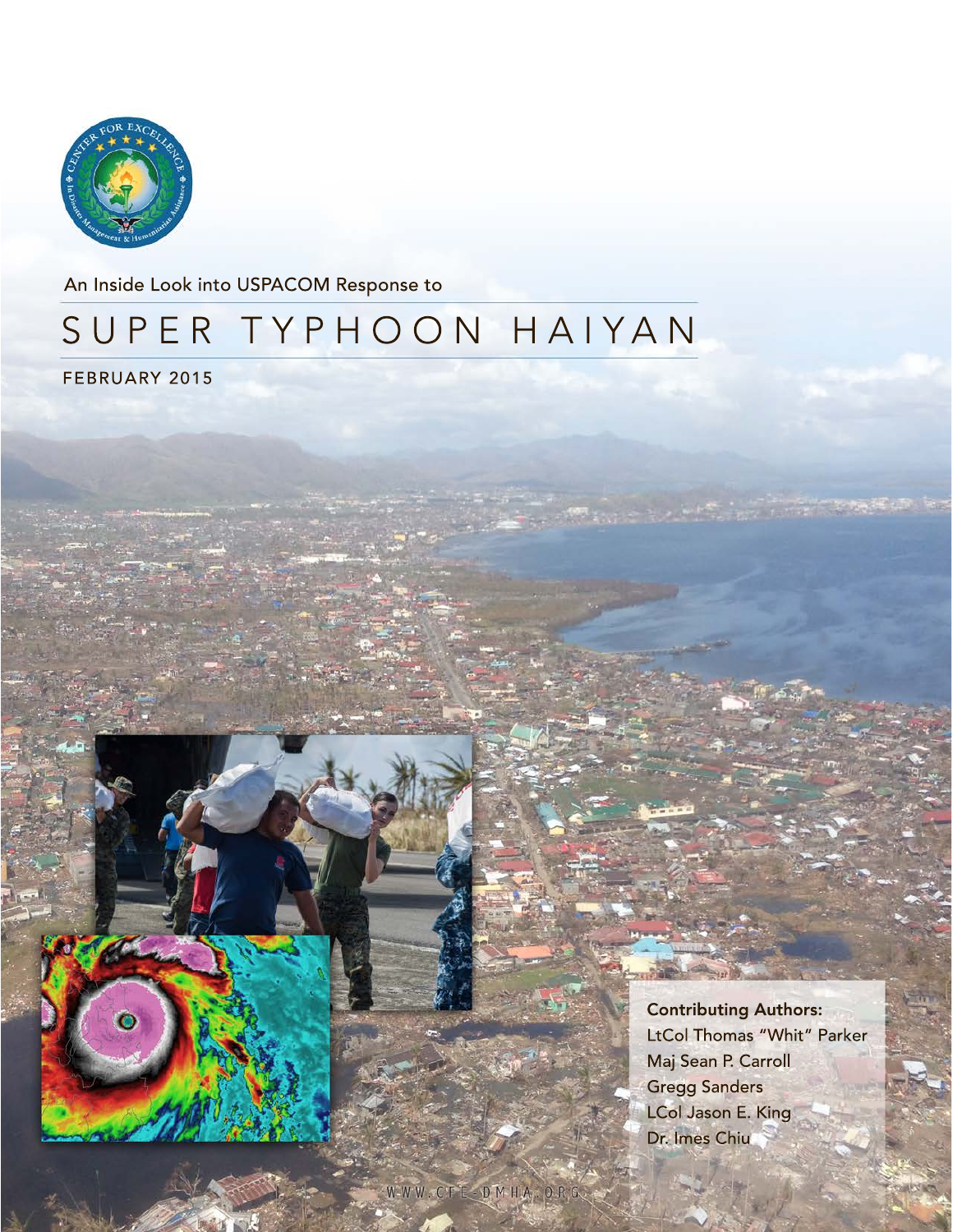#### **On the cover:**

More than two million homes were destroyed or damaged after Typhoon Haiyan ripped across the central Philippines; U.S. Marine Lance Cpl. Leah Anderson carries a bag of supplies alongside Filipino civilians during relief operations Nov. 15. (U.S. Navy photo by Mass Communication Specialist 3rd Class Paolo Bayas); a satellite image of Typhoon Haiyan as it sweeps across the Philippines.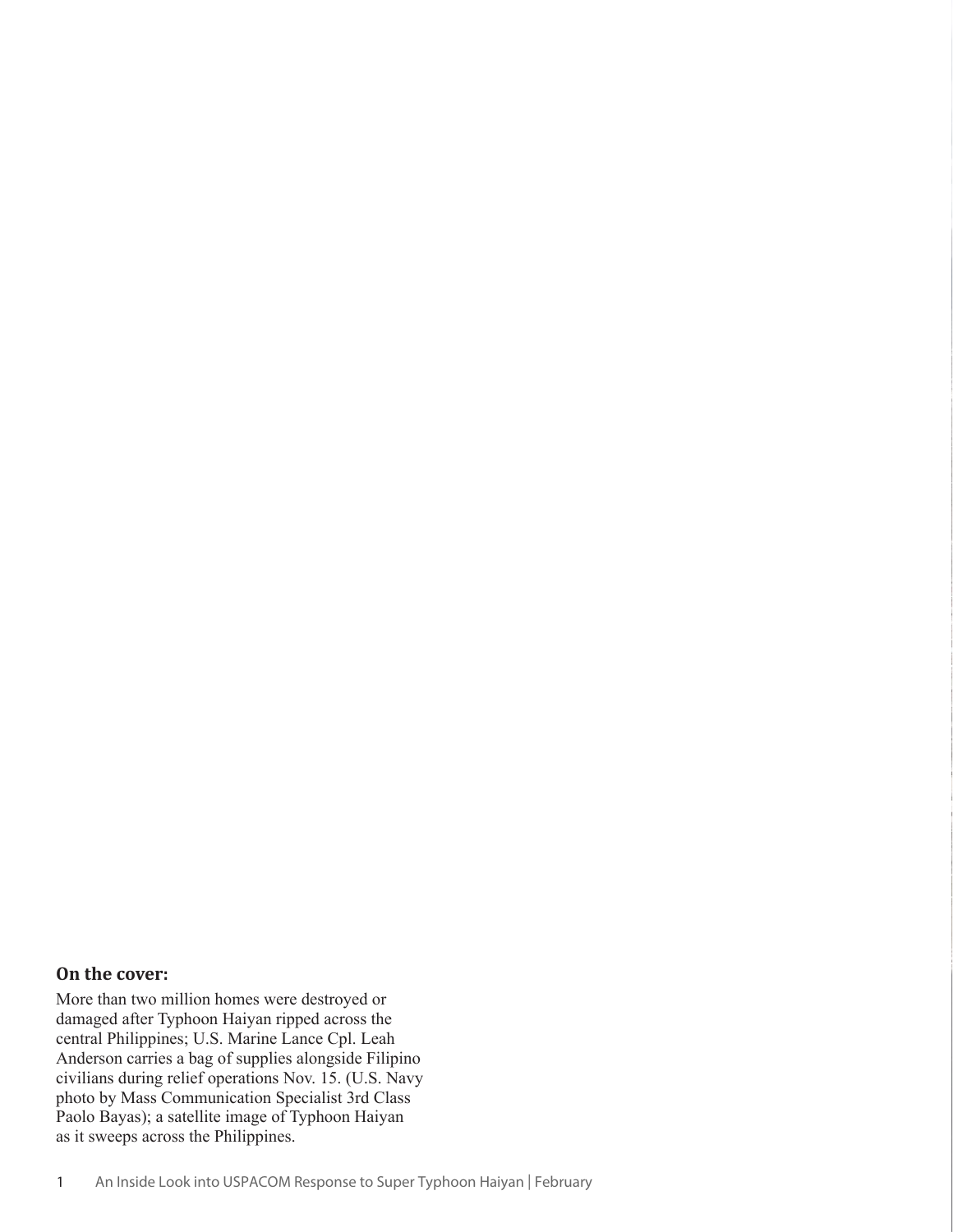#### *"Super Typhoon Haiyan (Yolanda) brought out the best of the Filipino people."*

17. A

Dean and Captain Gloria Jumamil-Mercado, Ph.D., MNSA, Commander of Naval Force Eastern Visayas Reserve, who led the relief efforts of the Eastern Visayas Region including Tacloban

Center for Excellence in Disaster Management & Humanitarian Assistance 2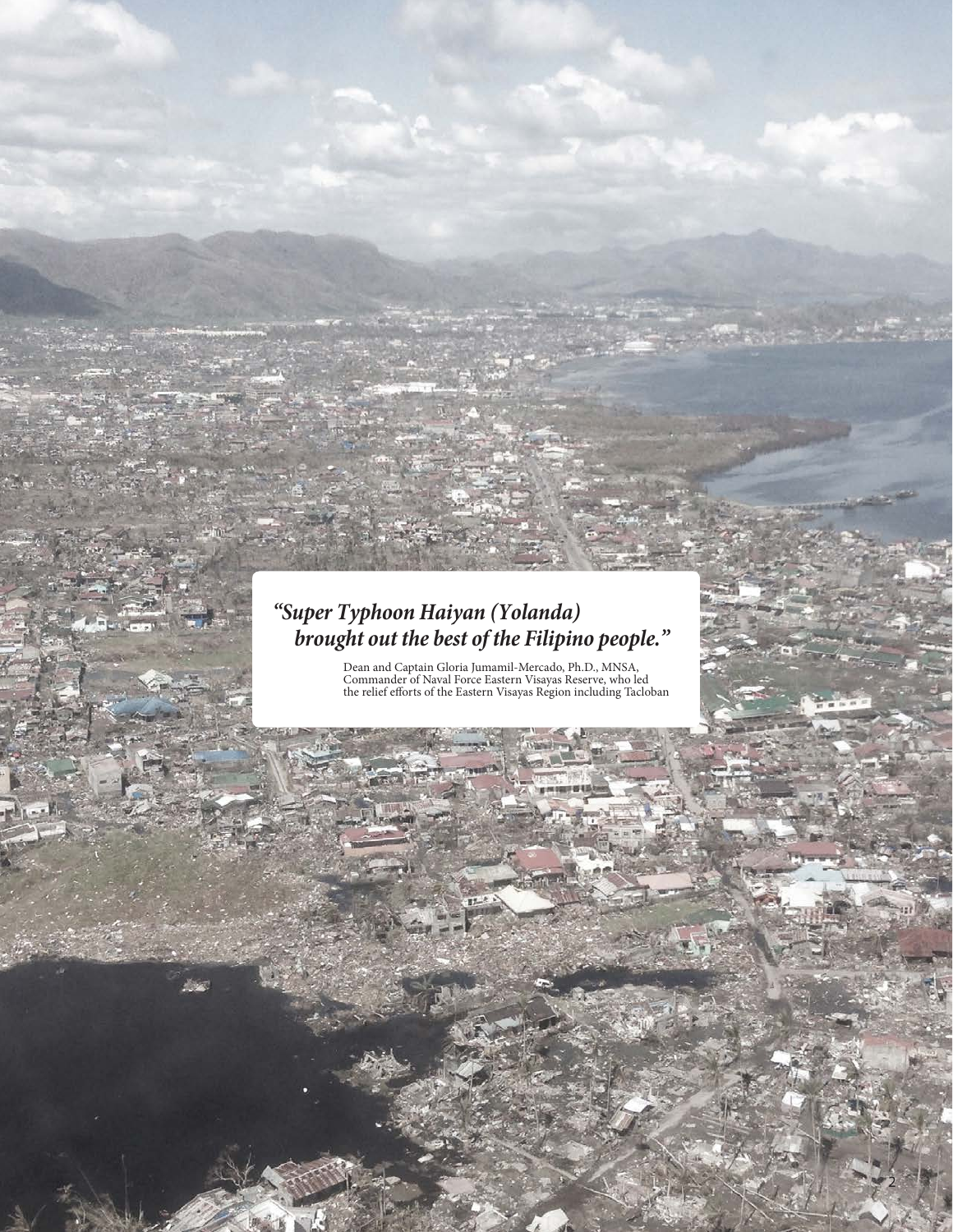#### **Executive Summary**

Many humanitarian and military leaders noted that civil-military coordination during the Haiyan response in November-December 2013 was some of the best they had seen. The United States Agency for International Development Office of Foreign Disaster Assistance (US-AID/OFDA), the Department of Defense (DOD) United States Pacific Command (USPACOM) forces, and the US Embassy, Philippines demonstrated clear understanding of their roles and responsibilities as evidenced by their effective coordination. The United States Government (USG) response entities provided assistance reflecting their unique capabilities appropriately scaled throughout the response phase.

and the affected were utilized, providing many alternative ways to coordinate while major communication infrastructures were down. Mainstream media, social media, and citizen journalism played a significant role in informing responders of the appropriate courses of action for the employment of USG resources. Key lessons learned from previous disasters improved the speed and quality of overall US interagency coordination. Most notably, personnel with previous disaster response experience who had personal connections with other major players in the relief efforts considerably expedited interagency and transnational relief efforts. The informal professional networks among relief workers built during common train-

The USAID/ OFDA Disaster Assessment Response Team (DART) team coordinated with the humanitarian community. The team validated and transmitted requests for military assistance to the DOD responders on the ground. With the exception of a few days of water production in Tacloban, DOD



ing and exercises greatly facilitated the trust needed for effective and efficient cooperation, particularly in the early response phase.

Many noted the impressive demonstration of Haiyan lessons learned put into action in the recent response to Typhoon Hagupit that began as Category 5 before weakening into Category 3 when it hit

A chalkboard is used for tracking civil-military relief efforts.

mostly focused on large-scale operations using their unique capabilities to deliver "wholesale" transportation and logistics support. USAID/OFDA was one of the first donors to the World Food Program (WFP), enabling its role as the lead coordinator of the United Nations (UN) logistics and emergency telecommunications clusters and co-lead of the food security cluster with the UN Food and Agriculture Organization.

Several communication avenues for the responders

the Philippines in December 2014. The resiliency of the Filipino spirit continues to impress domestic and foreign media. The commitment of foreign assisting actors who came to the aid of the Philippines in Haiyan clearly demonstrated the increasingly globalized nature of disaster response. In the coming years, the challenge remains to find more innovative ways to increase investment in disaster preparedness and to better integrate and leverage local capabilities and capacities with international response.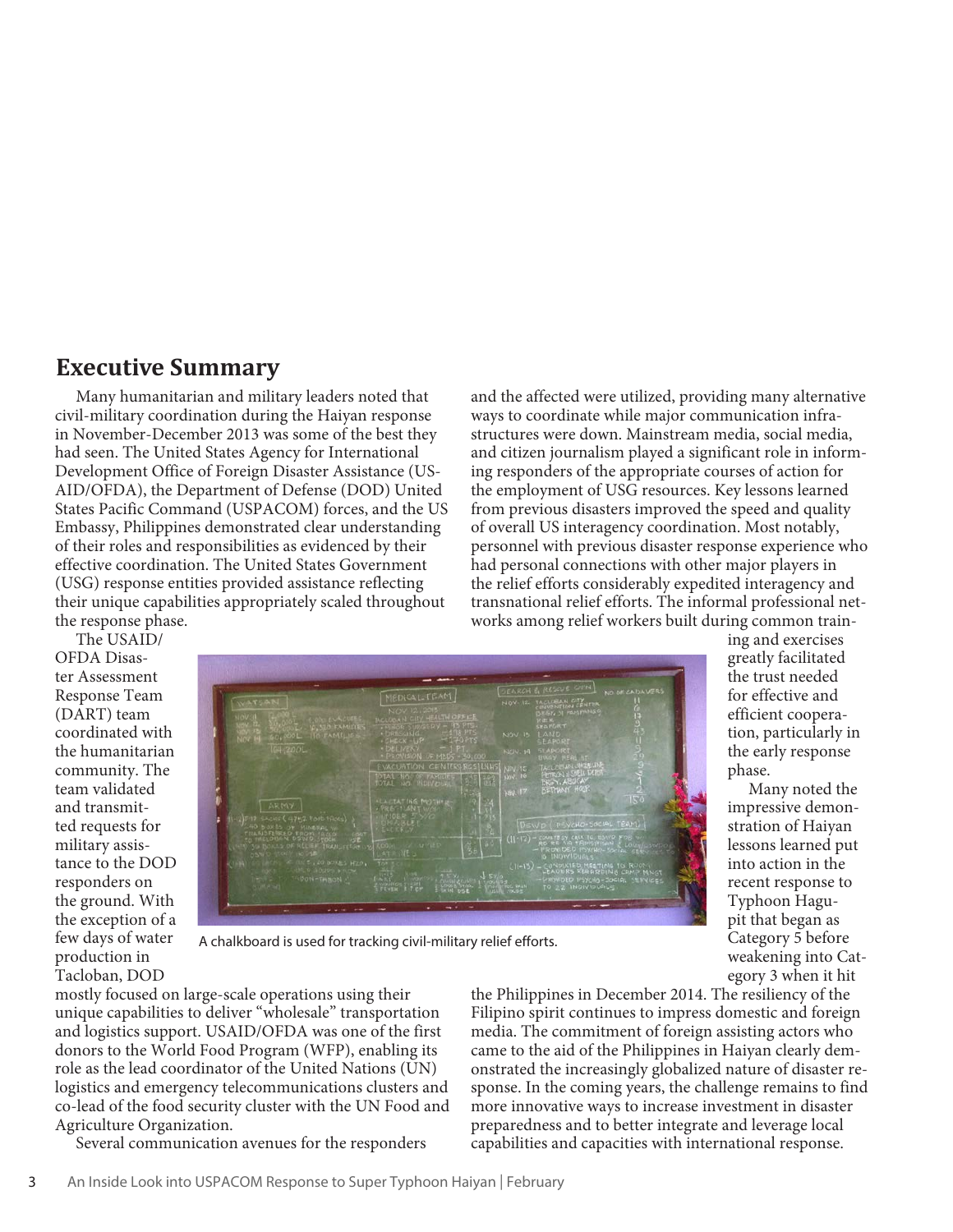#### **Center for Excellence in Disaster Management and Humanitarian Assistance**

The Center for Excellence in Disaster Management and Humanitarian Assistance (CFE-DMHA) has prepared this report primarily to educate readers, both civilian and military, on the USG response to Haiyan. CFE-DMHA has had a long history of promoting civilmilitary coordination and cooperation in DMHA since its establishment in 1994 with a primary focus on pre-crisis theater campaign (Phase 0) activities, as well as providing expert advice and assistance to the Department of Defense.

CFE-DMHA's goal for this publication is three-fold: first, to replace the initial CFE publication titled "Lessons from Civil-Military Disaster Management and Humanitarian Response to Typhoon Haiyan (Yolanda)" published in December 2013 with this corrected and updated version; second, to provide key takeaways for the Geographic Combatant Commands (GCCs), particularly on civil-military coordination in responding to megadisasters; third, to provide a glimpse as to how USAID/ OFDA-USPACOM coordinate and respond to disasters; and finally, to offer some preliminary insights to encourage further dialogues in the DMHA community on the challenges of responding to various types of mega disasters one year after Operation DAMAYAN.

Debris from Typhoon Haiyan makes reaching remote locations by vehicle nearly impossible.



Center for Excellence in Disaster Management & Humanitarian Assistance 4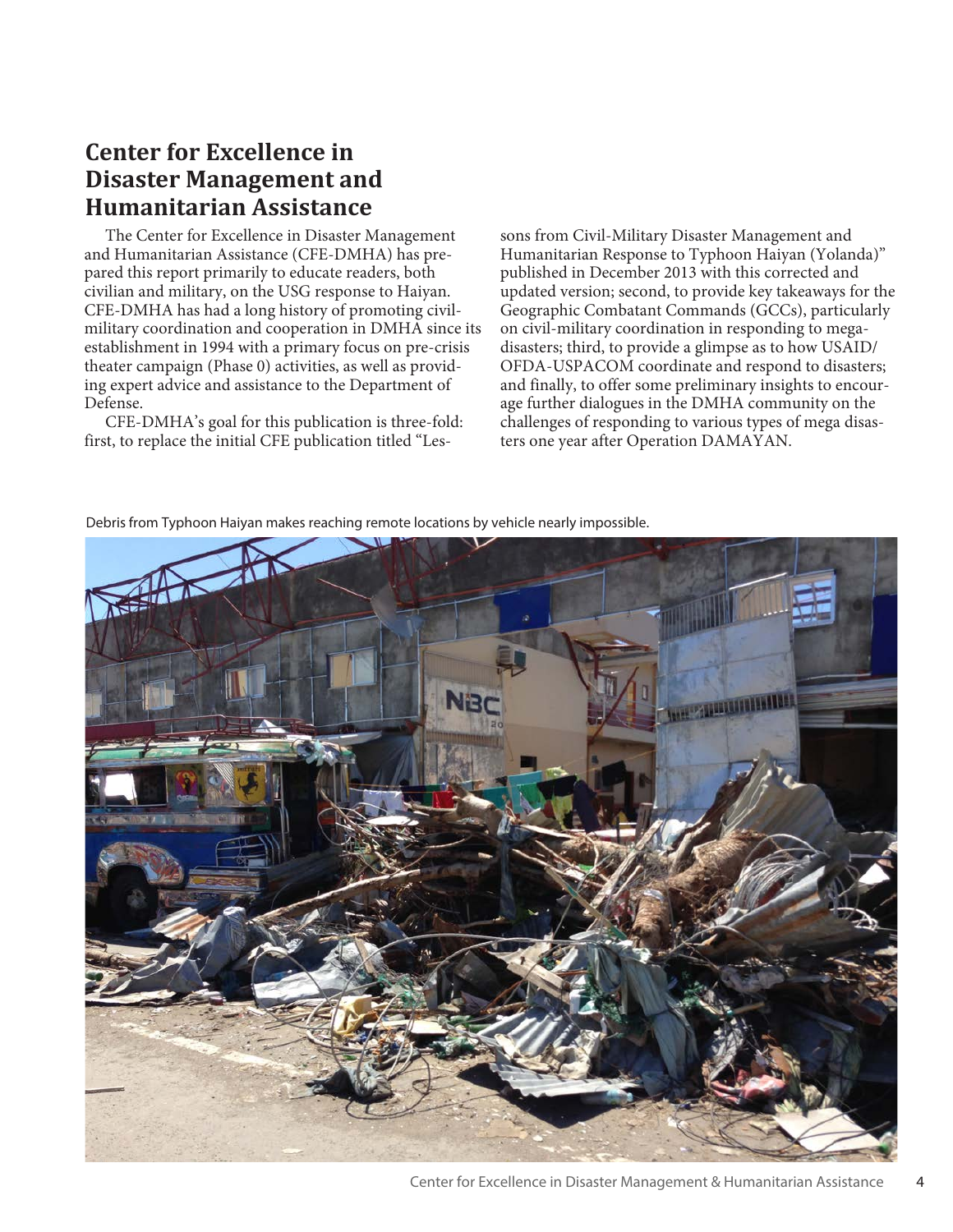

Within weeks of Typhoon Haiyan striking the Philippines, local citizens do their best to return to a "normal" life.

#### **Expected Impact of the Paper**

Operation DAMAYAN has been widely considered an operational success in terms of efficiency and intra-military communication.<sup>1</sup> The ideas, practices, approaches, force capabilities, organizational redesign, and other lessons that came out of the Haiyan experience could potentially be adapted to other Geographic Combatant Commands (GCC) operational environments and disaster scenarios.

In highlighting these lessons learned and "best practices" in a narrative context, suggestions introduced focus on what to do rather than what not to do in future relief operations. Many of these "lessons" have been noted before in one form or another, but what is different in this report is their application in a catastrophic scenario with US participating in the relief efforts together with 57 other assisting states and 29 foreign militaries. Some of the solutions and insights coming out of Operation DAMAYAN are reflected in the newly revised 2014 Standing USPACOM Foreign Humanitarian Assistance (FHA) Concept of Operations (CONOPS).

#### **Methodology**

A large part of the field interviews conducted for this report occurred over nine days from 22 to 30 November 2013. Field interviews were supplemented by after action reports (AAR) from various civil and military agencies. A mixed methods approach for data collection was undertaken and included: stakeholder interviews, largely through convenient sampling; participant observation; archival research (open-source collection); and media analysis. A critical limitation of the study involves the heavy reliance upon secondary sources and the limited data collection conducted in the affected sites.

#### **Organization of the Paper**

While this report aims at identifying certain lessons learned and practices that worked well in Operation DAMAYAN, it does not follow the standard lessons learned format: observation, discussion, recommendation. Instead, it attempts to be a narrative in basic chronological order highlighting a major lesson or practice that worked well for that particular point in time during the response operations. This "best practice" emerges out of the context of the unfolding events of the Haiyan rapid relief phase. The recommended practice that worked well in DAMAYAN considers multiple perspectives with a specific focus on civil-military operational coordination.

<sup>1</sup> http://startidesnet.wordpress.com/2014/03/18/lessons-learned-vs-lessons-applied-a-comparison-of-operation-tomodachi-and-operation-damayan/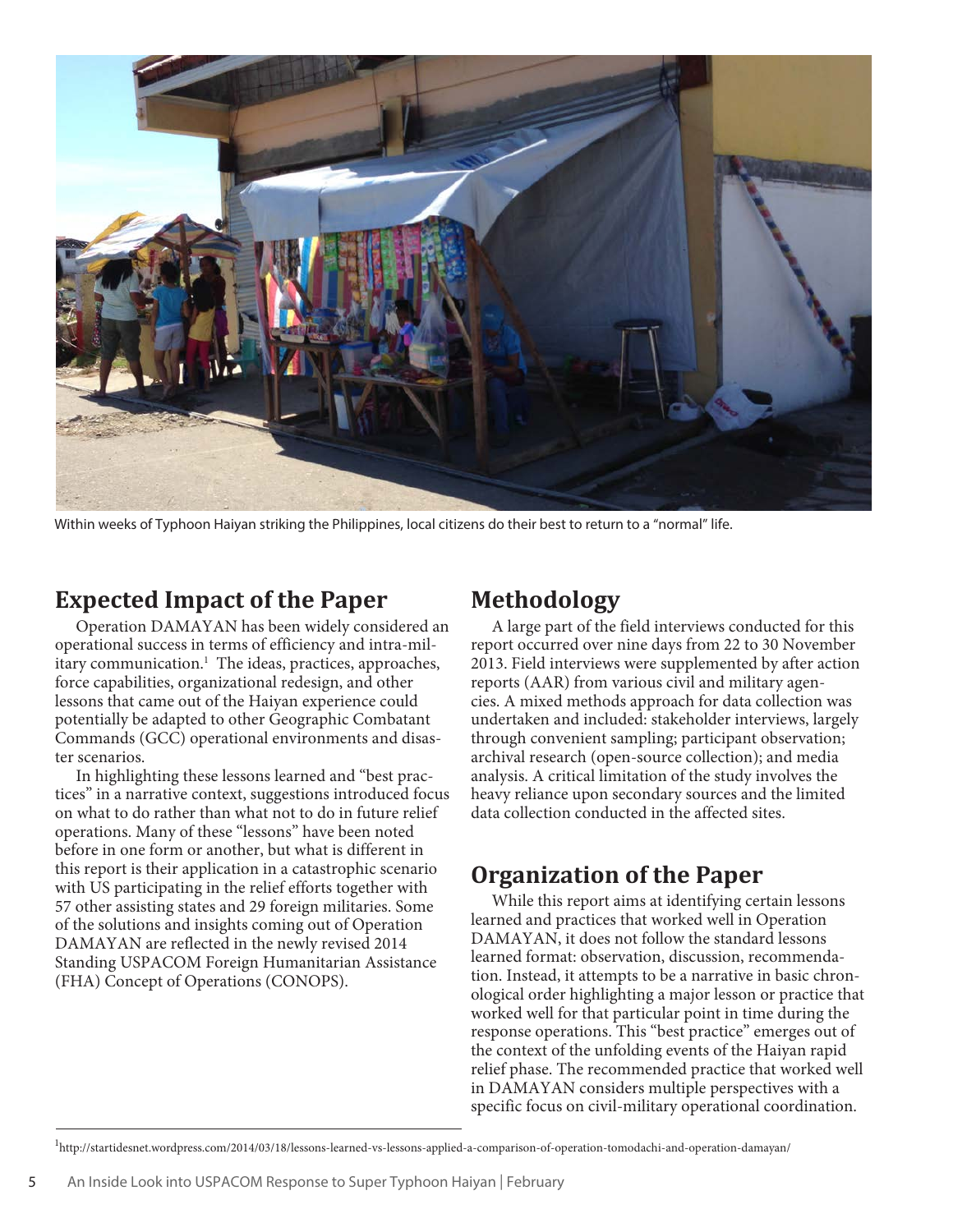#### **Super Typhoon Haiyan (Yolanda)**

On 6 November 2013, Haiyan, known locally as Yolanda, became what many described as the strongest storm on record to make landfall.<sup>2</sup> According to the U.S. National Oceanic and Atmospheric Administration (NOAA), Haiyan had winds up to 200 mph (320 km/h) with gusts up to 225 mph (360 km/h). Haiyan entered the West Philippine Sea at 0440 on 8 November, maintaining its strength throughout the day as it moved across central Philippines, and only weakening the next day late in the afternoon. 3

The super typhoon overwhelmed regional capacity at a time when the national government had just faced two major calamities that drained its resources and significantly stressed the in-country supply chain. Haiyan was preceded by major national crises, among the major ones include the civil conflict in Zamboanga and Basilan in Mindanao (September 2013) and the 7.2 magnitude earthquake in Bohol in central Visayas region (October 2013), which lies along the pathway of Haiyan. When Haiyan slammed into the Philippines, many prepositioned stocks were simply depleted.

As of 03 April 2014, the Philippine National Disaster Risk Reduction and Management Council (NDRRMC) authorities, a working group of various government agencies, non-government organizations, civil and private sector groups that utilize the United Nation (UN) Cluster Approach in disaster management administered by the Office of Civil Defense under the Department of National Defense, estimated 6,293 individuals reported dead, 28,689 injured and over 4 million displaced. The number of damaged houses totaled to 1,140,332, of which more than half, 550,928 were totally destroyed.4

Haiyan affected nine out of the seventeen regions in the Philippines. The storm tracked from the east directly across the Eastern, Central and Western Visayas regions destroying large swathes of territory spread across a number of different islands. Leyte and Samar were hardest hit with 90 percent of the infrastructure destroyed in Leyte's largest urban center, Tacloban City. As of July 2014, USAID estimated 16 million people were affected by Haiyan.<sup>5</sup>

#### **Overview of the Relief**

The Philippines is a collection of more than 7,000 islands separated into 81 provinces in three main geographical divisions: Luzon (North), Visayas (Mid), Mindanao (South). Manila, located in Luzon, was the focal point for central coordination amongst the major responding organizations. The international humanitarian response to the typhoon organized their base operations around Manila with cluster coordination meetings taking place in each of the major cities in areas affected by Haiyan. The US established its Command Operations Center (COC) at Villamor Airbase, home of the Philippine Air Force (PAF) located in Metro Manila. This airbase shares runways with the Ninoy Aquino International Airport.

Within the USG Strategic Response Framework, US-AID/OFDA is assigned as the Lead Federal Agency (LFA) for providing FHA and coordinating USG responses internationally. USAID/OFDA has numerous response options outside DOD to provide immediate support, including money, resources, commodities, deployable humanitarian experts and advisors across the USG. However, the catastrophic impact of Haiyan required far greater capacity and capability than these response options. DOD's unique airlift capabilities in particular became a key enabler in the entire response operations.

Camp General Emilio Aguinaldo (popularly known as Camp Aguinaldo), the military headquarters of the Armed Forces of the Philippines (AFP) located in Quezon City, Metro Manila, also hosts the NDRRMC and the Multinational Coordination Center (MNCC) led by the AFP. MNCC provided common situational awareness between the AFP and the assisting foreign militaries, facilitated information sharing, and ensured the efficient use of military support locations, capabilities, and coordination.6

Haiyan traversed through the Visayas region, where most of the affected areas lie. Tacloban, located on the island of Leyte, Cebu City on Cebu Island, and Roxas City, on Panay Island were the three other major areas affected by the typhoon that served as principal centers of regional relief efforts. Cebu, located in the Central Visayas, served as the primary logistics hub for the Philippines and other international relief efforts. International donations were processed in the "one-stop shop" inside Cebu's Mactan-Benito Ebuen Air Base then pushed out to affected areas.

5 http://www.usaid.gov/haiyan/fy14/fs22

6 U.S. Pacific Command Foreign Humanitarian Assistance (FHA) Concept of Operations (CONOPS), 19 November 2014.

<sup>2</sup> http://www.wunderground.com/blog/JeffMasters/comment.html?entrynum=2574; https://www.climate.gov/news-features/understanding-climate/2013-stateclimate-record-breaking-super-typhoon-haiyan; http://blogs.scientificamerican.com/observations/2013/11/12/was-typhoon-haiyan-a-record-storm/

<sup>3</sup> Data based on the NDRRMC Situation Report 53, 03 April 2014; http://www.ndrrmc.gov.ph/attachments/article/1329/Effects\_of\_Typhoon\_YOLANDA\_(HAI-YAN)\_SitRep\_No\_108\_03APR2014.pdf

<sup>4</sup> Ibid.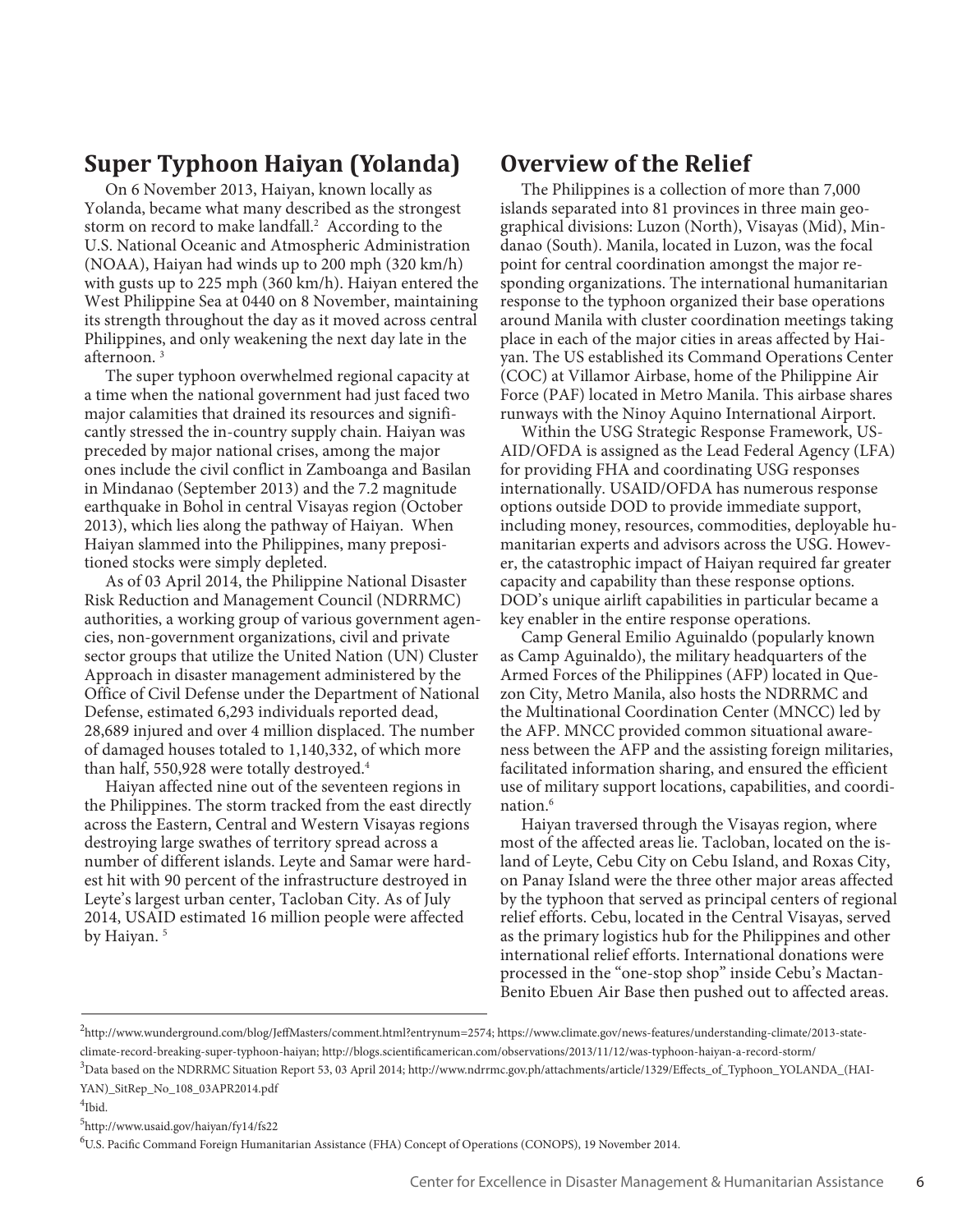#### **Lesson 1: Immediate Request for Assistance and Forward Deployed Assets Saved Lives**

Haiyan destroyed critical infrastructure that was essential to support relief operations including airports, seaports, roads, communication systems, power distribution networks (electrical and fuel), and other key resources. Though difficult to calculate with precision, it is likely that the immediate steps taken by the Philippine government and the corresponding USAID-USPACOM decisive actions in the early hours of the response kept morbidity and mortality relatively low despite the catastrophic impact of the storm and the millions of people displaced.

The Philippine government issued a request for humanitarian assistance to the United States government on 9 November (Washington, DC time). USPACOM directed Marine Corps Forces Pacific (MARFORPAC) to lead military relief operations in the Philippines, with 3d Marine Expeditionary Brigade (3d MEB) serving as the tactical mission commander on the ground, and ordered deployment of the USS GEORGE WASHINGTON and elements of Carrier Strike Group 5 (CSG 5 ) to the Philippines.

On 10 November, within 6 hours of authorization from USPACOM, 3d MEB "suitcase staff" deployed to the Philippines, consisting of Commanding General, G-3, Sergeant Major, Public Affairs Officer, and two communications Marines. Upon arrival, the MEB established the Command Operations Center (COC) at the Villamor Air Base in Manila and immediately began coordination with the AFP, Joint U.S. Military Assistance Group (JUSMAG-P), and USAID/OFDA personnel who had already arrived several days before Haiyan hit.<sup>7</sup> The immediate deployment of the 3d MEB and the resulting civil-military coordination that followed poised the responders proactively upon the presidential declaration of national calamity the next day.

USPACOM Deployable Joint Task Force Augmentation Cell (DJTFAC) also immediately deployed and played a critical role in organizationally setting up an operational joint HQ, aligning operational design and assessment plans, establishing an operational rhythm with the AFP, OFDA, and UN, and implementing the USPA-COM FHA CONOPS. DJTFAC provided joint expertise, regional and local expertise, and detailed knowledge of USPACOM organization and processes. It provided rapid stand up and execution to pave the way for the establishment of Joint Task Force (JTF-505). Though some GCCs do not have a DJTFAC , it proved an indispensable capability for USPACOM response to Haiyan.

On the same day, 10 November, the Joint Special Operations Task-Force Philippines (JSOTF-P)<sup>9</sup> located in Mindanao, about 600 miles south of the affected region, began conducting aerial surveillance to assess airfields, ports, routes, distress signals, and obtaining information critical for search and rescue operations in the affected areas of Leyte, Samar, and the Western Visayas.10 JSOTF-P, which performs an "advice and assist role" to Philippine Security Forces throughout the Southern Philippines, sent the first U.S. military personnel to respond. JSOTF-P provided critical needs and damage assessment to the operational plans of the responders.

According to witnesses on the ground, the AFP and the interagency Task Force (TF), despite having lost family members, extricated themselves from the rubble to clear the initial runway, providing the "initial main door" that allowed the entry of the first group of U.S. forces into Tacloban airport. According to Col. Restituto Padilla Jr., Armed Forces of the Philippines Liaison Officer to the U.S. Pacific Command, AFP Vice Chief of Staff Lt. Gen. Allan Luga recounted how the AFP and the TF, while less than a hundred strong, "clawed their way back to the airport inch by inch" to assess the conditions for the entry of the responders and relief supplies in Tacloban.

*Upon reaching the airport hours after being drenched, tired, hungry and with minimum of equipment salvaged from the devastation, the AFP and interagency TF mustered the remaining personnel in the airport and linked up with the surviving Philippine Air Force Tactical Operations Group (PAF TOG) contingent (whose camp at the airport grounds was totally destroyed) and began to painstakingly clear the runway.*

 $^7$ United States Marine Corps Operation Damayan After Action Report, 04 MAR 2014.

<sup>&</sup>lt;sup>9</sup>At the request of the Philippine government, JSOTF-P assists and advises the AFP and the Philippine civilian authorities in coordinating and sustaining counterterrorism operations in Mindanao as part of Operation Enduring Freedom.

<sup>&</sup>lt;sup>10</sup>JSOTF-P's Support to the Government of the Philippines Typhoon Haiyan Relief Effort 08-22 November 2013, powerpoint presentation, 09 December 2014.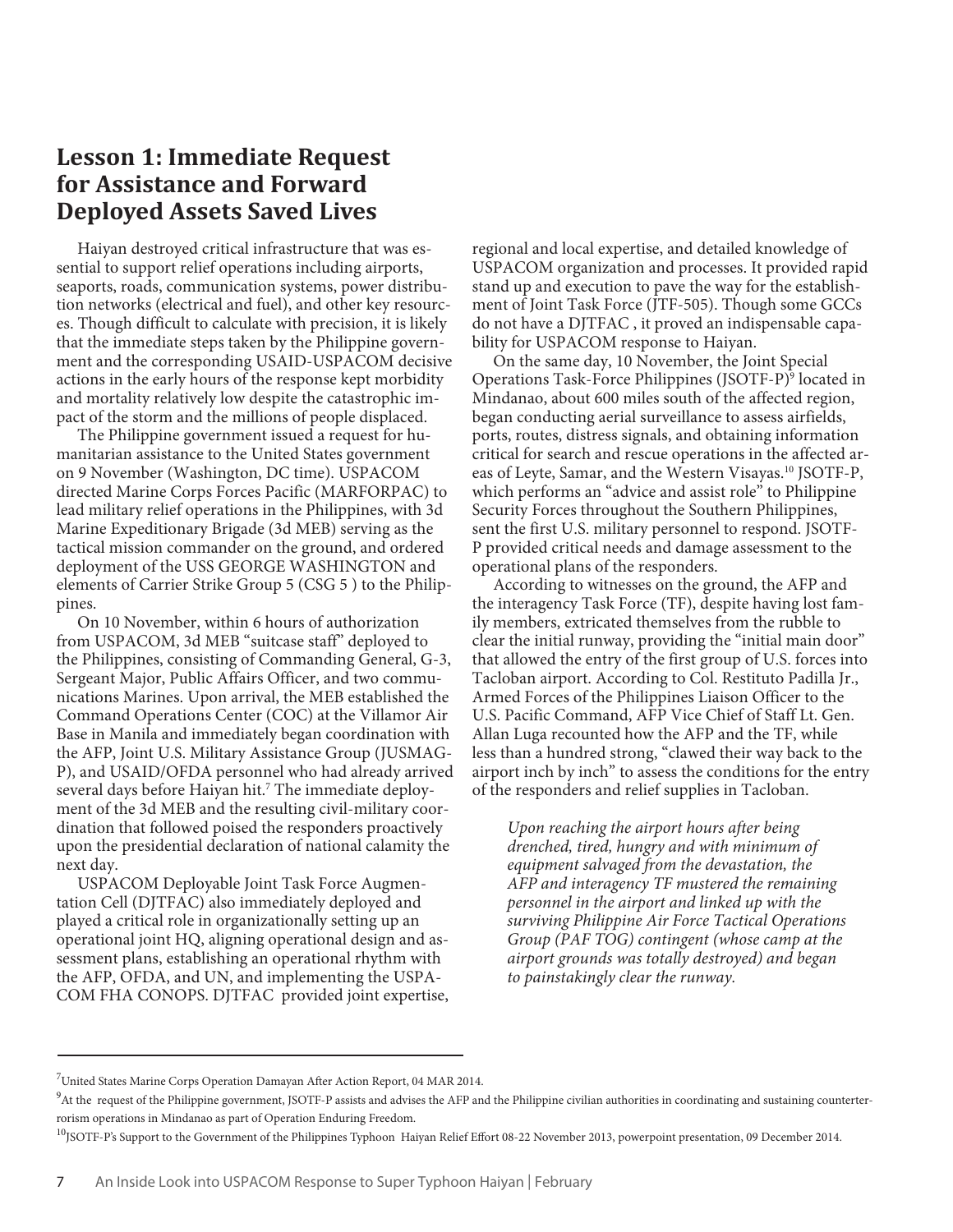*This effort paved the way for the first PAF C-130 flights that brought the initial interagency and NDRRMC assessment team, medical teams from the AFP and limited medical supplies to the city of Tacloban. Their efforts too became the enablers that allowed for the first group of U.S. forces to arrive there the following day. If not for these men and women whose sacrifices got lost when more prominent responders arrived, none of the follow on and similarly critical activities could have happened. 11*

The combined Philippine-US efforts resulted in a capability that allowed tactical military forces to provide immediate relief, while the government and humanitarian community organized and prepared capabilities to deploy. On 11 November, Philippine President Benigno Aquino issued Presidential Proclamation No. 682 declaring a state of national calamity, the same day USAID humanitarian relief supplies started arriving into Tacloban, 535 miles south of the COC in Villamor airfield in Manila.

In the initial hours of Haiyan, the U.S. military working alongside AFP counterparts was also able to respond quickly due to the many US pre-positioned assets throughout the region. Military assets based in locations near the Philippines enabled responders to provide rapid provision of life saving assistance in the immediate aftermath of Haiyan made particularly critical when host nation prepositioned goods were exhausted by recent disasters. These forward deployed assets and capabilities allowed for the immediate civil-military coordination needed to establish and execute a rapid response plan with the Philippine government.

#### **Lesson 2: Centralized Planning and Decentralized Execution Facilitated Coordination**

A "hub and spoke" concept of operations stood up 18 hours after approval from USPACOM to deliver USAID humanitarian supplies from the primary hub at Villamor airfield to Tacloban, Guiuan, Borongan, and Ormoc in Leyte and Samar.<sup>12</sup> U.S. military aircraft enabled USAID/ OFDA to conduct the needs and damage assessments required for relief planning and coordination without delay. DOD civil-military coordination primarily focused on airlifting supplies to affected areas for onward distribution.

The first shipment of USAID/OFDA relief commodities arrived in the Philippines on 12 November and U.S. military forces began regular distribution of USAID

commodities on 13 November, five days after the storm made landfall, with assets from the aircraft carrier USS GEORGE WASHINGTON and CSG 5 commencing relief operations on 14 November.

Determining the allocation of resources and use of DOD assets were critical to the relief efforts. Satisfying request for assistance was primarily based on field assessments. Manila served as the main Aerial Port of Debarkation (APOD) for USG efforts due to its focus on "wholesale" support of operations, while the government and humanitarian actors focused on humanitarian assessments, administering medical care, and engaging in direct distribution of relief commodities.

The decision to use Manila as a "hub" avoided burdening the affected areas in the Visayas with internal logistics needs and freed up space for humanitarian actors to operate in the affected areas. Personnel in Manila, composed of US, Filipino, and international humanitarian personnel, made frequent visits to affected areas. Responding organizations and coordination mechanisms in the affected areas were somewhat slow in setting up due to the magnitude of the devastation, necessitating coordination in Manila.

Missions were cleared in Manila by the OFDA Mission Tasking Matrix (MITAM). Forces and assets returned to base in Luzon at the end of each day to receive orders the following day. The President of the Philippines assumed direct control of the relief operations, at one point based directly out of Tacloban for several days, but largely operated out of Manila for the large period of the response.

#### **Lesson 3: Direct Planning to Ensure Command and Control is Part of COA Analysis**

USPACOM ordered the activation of Joint Task Force-505 (JTF-505) on 16 November to lead the tactical mission, replacing the 3d MEB. LtGen. John E. Wissler, Commander, III MEF, assumed command of JTF-505, which established operations on 18 November in the Philippines (III MEF is the parent command of the 3d MEB) and reached full operational capability on 20 November. JTF-505 led U.S. military relief operations until the JTF was disestablished on 1 December.

JTF-505 and other supporting U.S. military efforts both on-ground and afloat totaled more than 13,400 military personnel, 66 aircraft and 12 naval vessels, which delivered more than 2,495 tons of relief supplies and evacuated over 21,000 people. Over 1,300 flights were completed in support of the relief effort, delivering goods and services to approximately 450 sites.<sup>13</sup>

After six days of full operational capability, JTF-505

<sup>&</sup>lt;sup>11</sup>Col Restituto Padilla Jr PAF(GSC), Armed Forces of the Philippines Liaison Officer to the U.S. Pacific Command, HPACOM, January 8, 2013.

<sup>&</sup>lt;sup>12</sup>United States Marine Corps Operation DAMAYAN After Action Report, 04 MAR 2014.

<sup>13</sup>http://www.fas.org/sgp/crs/row/R43309.pdf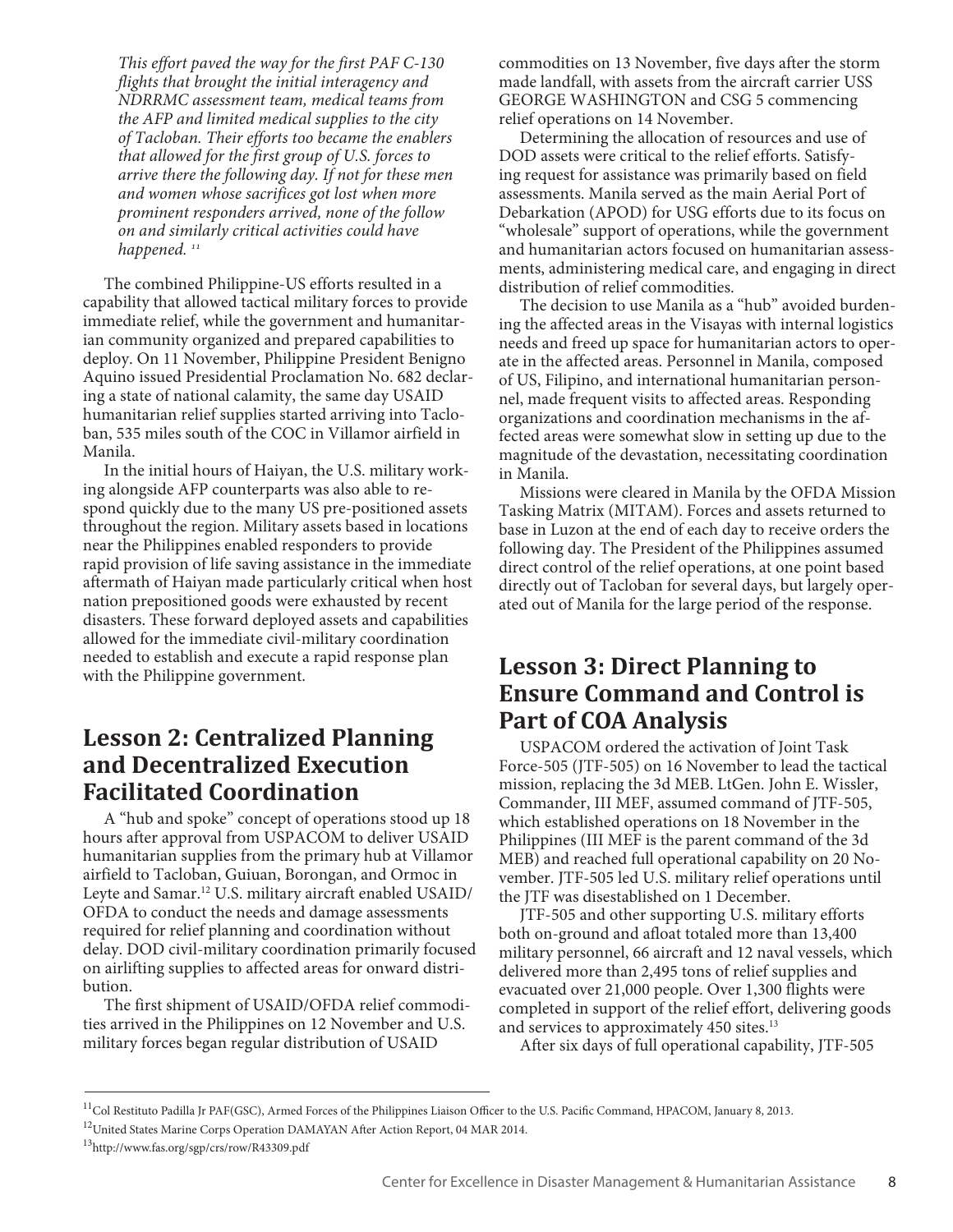presented a Transition Confirmation Briefing to Commander, USPACOM on 26 November, which stated "unique DOD capabilities are no longer required" and recommended mission transition by 1) observing relief operations with U.S. Navy and Marine Corps amphibious forces in an "operational reserve" role, able to react to any sudden emergent requirements, and 2) disestablishing the JTF and releasing all major U.S. forces for redeployment by 1 December.

According to OCHA Situation Report No. 13, relief operations scaled up substantially, especially in Tacloban City, with access and logistics dramatically improving by 19 November.<sup>14</sup> All Tacloban residents had access to clean drinking water by this time, and hygiene kits began reaching various municipalities. In Cebu, less cargo was arriving daily and fewer people were requesting transport. After MITAM requirements were satisfied, the U.S. military response to this disaster was nearly complete.

JTF and USAID/OFDA leaders recognized that the emergency phase of relief operations terminated on or about 26 November. While there was quite a large multinational military effort, U.S. military forces limited their effort to the emergency phase, with U.S. command and control largely conducted out of Manila. Other foreign militaries arrived later and focused a large amount of effort on what could be considered the recovery and rehabilitation stages of the operation with a major focus of all activities in the mission area.

By the time JTF-505 fully activated for this crisis, almost all USAID/OFDA requested U.S. military assistance had been delivered. The JTF supported requirements established in one final OFDA MITAM to deliver relief commodities. Some key considerations in the JTF-505 AAR included suggestions on ways to improve agility and effectiveness in manning, equipping, training, and readiness.

Through the employment of the most appropriate C2 option for the Commander and Staff in conjunction with component input, unnecessary transition delay during execution would be minimized.USPACOM opted initially to command its relief operations through a service component command U.S. MARFORPAC instead of directly activating a JTF. Once the establishment of a JTF had been decided, it took several days before adequate command, control, and communications was set up between JTF and HQ USPACOM.

While the various command and control arrangements and the shift between these various arrangements did not negatively affect operations, it did not enable a more rapid response. In mega-disaster scenarios where it is not always immediately clear how long the response phase would last, a key consideration from the Haiyan experience was not whether a JTF should have been established sooner, but rather, to plan for the right course of action at the onset to ensure the appropriate C2 is employed.

#### **Lesson 4: Establishment of the International Coordination Team (ICT) Synchronized Effective International Support Through All Phases of USPACOM Operations.**

The ICT serves as an enabling mechanism for the effective and speedy provision of military capabilities and resources to support international efforts in the USPACOM AOR. Operating from the headquarters in Camp Smith, Hawaii, the ICT meets regularly (Phase 0: Bi-Annually) and ongoing during a crisis situation (Phase 1-5: Minimum Daily) for the purpose of joint planning, sharing information, and creating a synchronized holistic awareness of the theater among USPACOM international military liaisons (LNOs).

While the ICT meetings are open to all staff and strive to be as inclusive as possible, the current 2013-2014 core structure includes: PACOM DJ3 (Chair); Canadian LNO (Deputy-Chair); Japanese LNO; Philippine LNO and Deputy LNO; Australian LNO; UK LNO; representatives from majority of USPACOM directorates such as training, plans, logistics, information technology, finance, operations; OFDA Rep; Foreign Policy Advisor, and All Partners Access Network (APAN) Rep.

Originally stood up in November 2013 in support of Operation DAMAYAN, the ICT serves as a "one-stopshop" for international LNOs to clarify their roles; help posture international military support appropriately before the urgent formal host nation request for assistance; and avoid potential confusion with the MNCC team during crisis situation. Intended to provide a proactive, strategic, and high level operational perspective, the ICT paves the way for the smooth establishment of the MNCC by alleviating the initial burden of the affected nation to collect, organize, and identify overlaps, gaps, and potential opportunities across the full spectrum of response operations during the critical life-saving rapid response phase.

To be effective, the ICT core members collect and monitor five main aspects of international military-related contributions during crisis: (1) Initial government and military intents vis-à-vis projected support; (2) current capabilities in the region, their locations and their projected duration of stay; (3) capabilities that are planned to be deployed, where, when and for how long; (4) information requirements to better enable deployments and support; and (5) any support required to facilitate movement into the theatre.

<sup>&</sup>lt;sup>14</sup>http://vosocc.unocha.org/Documents/29895\_ECHOFlash8.pdf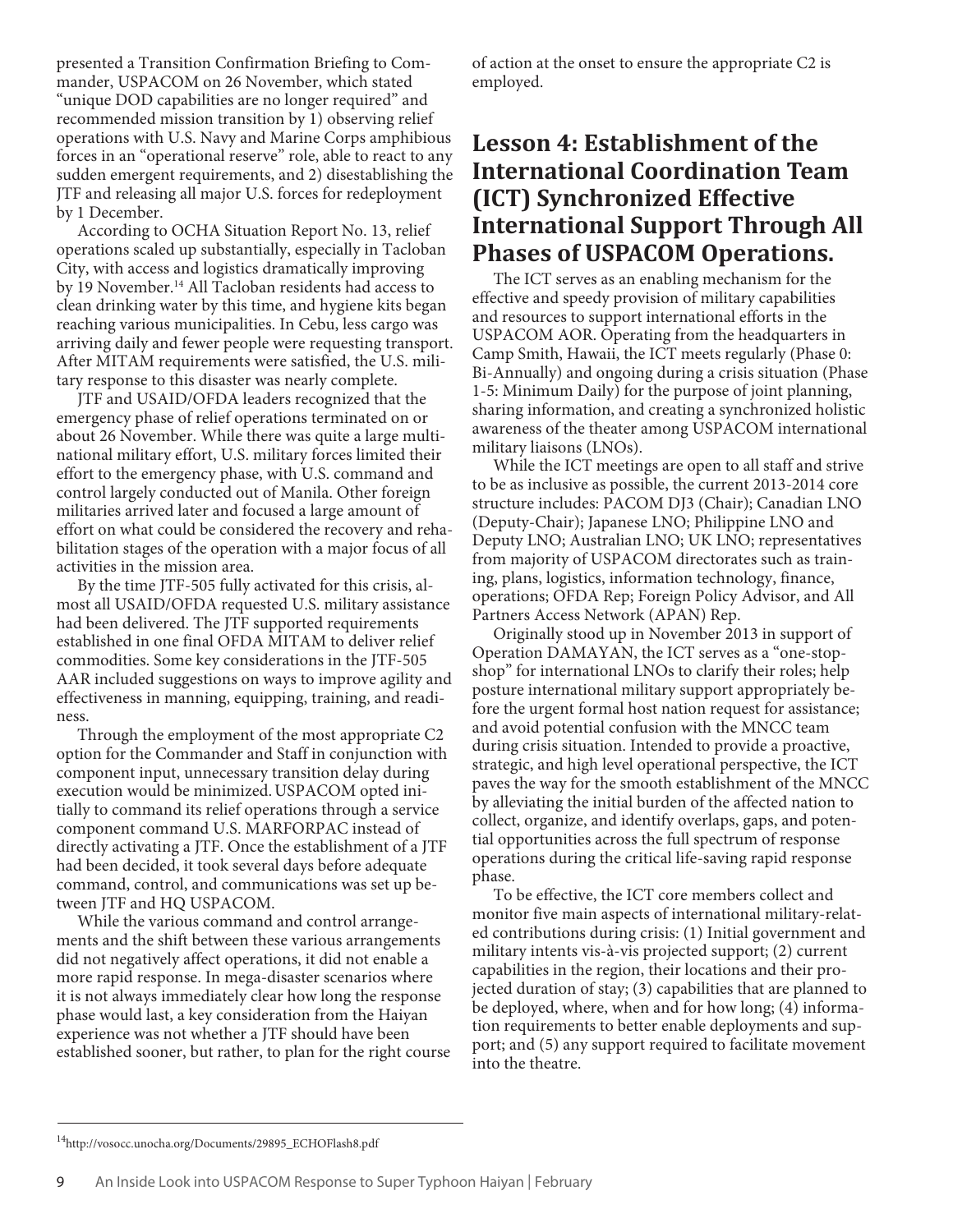In addition, the ICT also provides a platform for sharing lessons learned and best practices across all partner nations to promote alignment with USPACOM allies and partner militaries particularly before a crisis makes landfall. The ICT also assists in the creation, review, and revision of military response plans, CONOPs, dissemination of relevant operational information, and coordination of sourcing additional military support of strategic theater military requirements.

### **Lesson 5: Preplanned Scalable Force Packages Optimize HADR Support**

Based on lessons learned from Operation DAMA-YAN, the newly revised and comprehensive Standing 2014 FHA CONOPS discusses in detail the strategic framework, strategy and policy considerations, mission statement, Commander's intent, lines of efforts (LOE), various frameworks for each LOE, staff processes, event flow and decision point descriptions, operational planning team (OPT) processes, transition assessment templates, and other supporting documents.<sup>16</sup>

The USPACOM FHA CONOPS is the authoritative reference for USPACOM FHA operations, actions and activities (OAA). This document builds the strategic and operational construct for planning, preparing, executing, and assessing FHA operations, and will be applied in situations when USG agencies request DOD assistance (e.g., foreign disaster relief (FDR), pandemic and emerging infectious diseases (PEID) and chemical, biological, radiological and nuclear (CBRN) accidents). This CONOPS provides:

a. Prescriptive USPACOM guidance to military commanders performing FHA

#### **Lesson 6: Other Tactical Considerations 17**

- • Coordination and correspondence during an FHA response should be unclassified as much as possible to maximize information sharing. If one cannot communicate, one cannot coordinate. Operating in the secret internet protocol router network (SIPRNET) resulted in wasted time and effort, delaying shared situational awareness with partners.
- Ensure communications are in place prior to major transition. Prioritize the deployment of equipment as necessary to ensure sufficient communication capability is available to support the anticipated growth of command and control requirements.
- Ensure that the J5 rapidly establishes Joint Planning Groups (JPG) at the onset of operations in order to ensure timely return to Phase 0.
- An assessment framework needs to be extant at the onset of operations. Incorporation of an assessment framework into the FHA CONOPS will help to ensure assessments are possible at the onset of an event.
- Ensure proper process to determine supported valid requirements by the lead federal agency USAID/ OFDA. Confirmation of OFDA requests down to the Service components was initially difficult to obtain. There is a need for a real-time formalized reporting process and format of all OFDA requests, especially during the initial state of operations, in order to better identify which service components will fulfill which requirements. Ensure that the MITAM is ac-

operations. b.A framework

- to inform partner nations on USPACOM support during FHA operations.
- c.A baseline for the development and conduct of training to prepare USPACOM commanders and forces to execute FHA operations.



<sup>16</sup>Proposal of the redesigned USPACOM FHA CONOPS led by LtCol Thomas "Whit" Parker, USMC, HQUSPACOM J35, Crisis Response Branch, 19 November 2014. <sup>17</sup>Extracted from the Joint Lessons Learned Information System at https://www.jllis.smil.mil

Despite the rubble, shoes are washed and let to dry in the sun.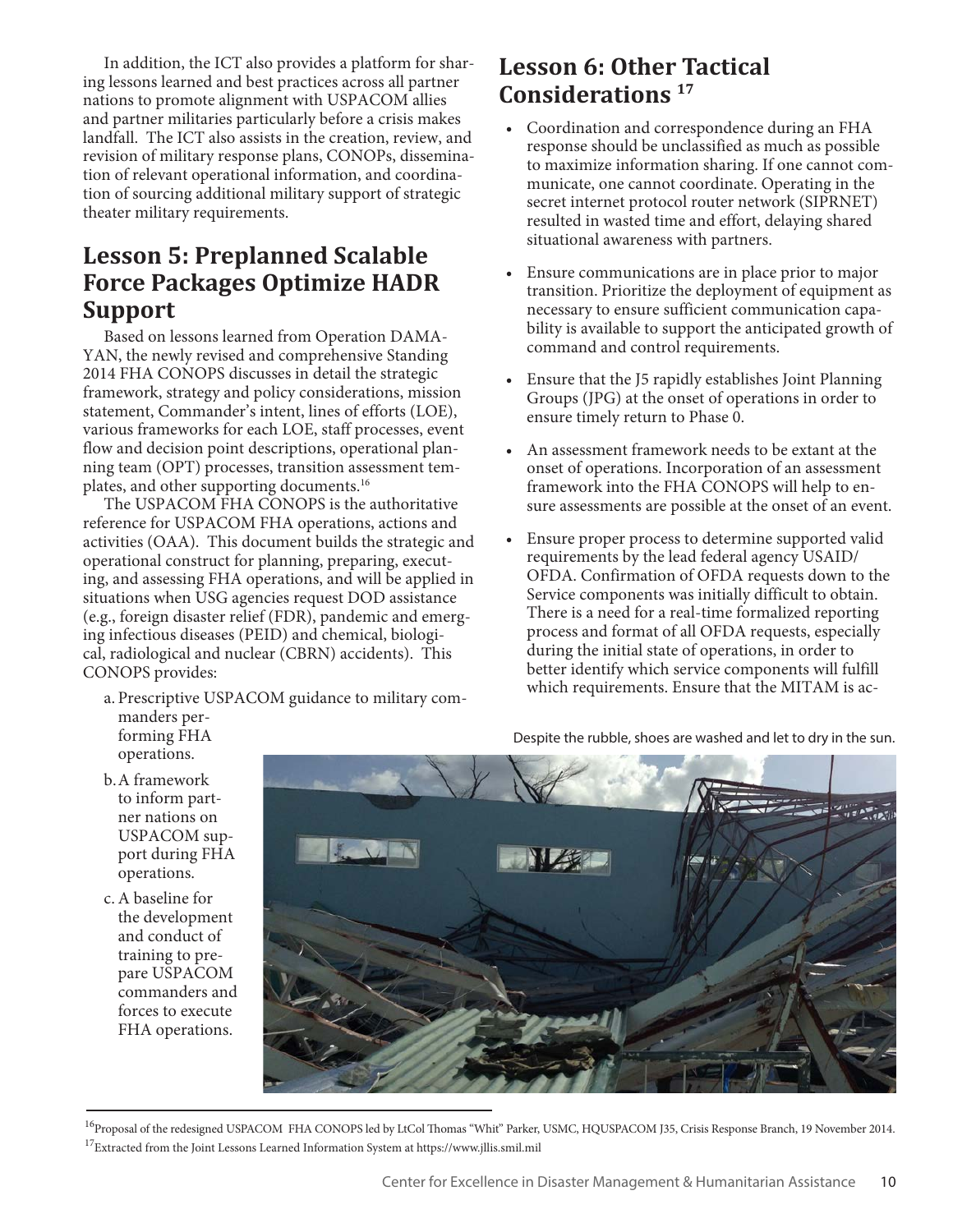cessible and can handle the high volume of use from all constituents.

- USPACOM had the appropriate interagency advisors collocated with the Headquarters USPACOM staff; this greatly enhanced USPACOM's unified action during Operation DAMAYAN. Combatant command staffs should ensure their staffs are appropriately staffed with interagency advisors pertinent to their area of operations. Initiate the Situational Awareness Group (SAG) at the earliest point after identification of a major storm system and establish the Operational Planning Team (OPT) at least 24 hours prior to landfall for greater mission analysis and course of action (COA) selection.
- Units and organizations must identify stakeholders and LNO locations at the onset of crisis. LNOs should be emplaced immediately to ensure situational awareness, coordinate operations, and ensure mutual support.
- • Develop a simple checklist to determine the capabilities of airfields in the affected area. This checklist can be used to calibrate the appropriate US footprint required.

#### **Conclusion**

Within two weeks, the emergency response phase of the humanitarian crisis was essentially over and the international community and government agencies were coordinating around shelter and livelihoods. While the U.S. military ceased major operations on 26 November, some contributing country military assets continued to stay on the ground in the affected areas supporting the Philippine government recovery efforts. The commitment of assisting actors who came to the aid of the Philippines clearly demonstrated the increasingly globalized nature of megadisaster response.

Despite the magnitude of the damage and its wide reach across multiple islands, recovery began two weeks after Haiyan's first landfall. This allowed JTF-505 to begin disestablishment. Remaining true to the UNOCHA Guidelines on the Use of Military and Civil Defense Assets in Disaster Relief (Oslo Guidelines), DOD assets provided unique capability in the Haiyan response efforts when it was clear that no comparable civilian alternative existed.

When this unique capability was no longer required, DOD began to phase out its operations in coordination with the affected nation. The timeliness of DOD response as the last-in and first-out resort speaks to the importance of mutual training and readiness such as the annual bilateral Philippine-US Balikatan military exercise to allow for combined planning, interoperability, and a speedy and smooth transition of operations.

More than a year had passed since Haiyan made first landfall on 08 November 2013 in Eastern Samar when Typhoon Hagupit (Ruby), the second most intense tropical storm in 2014, threatened the same area. Hagupit intensified to Category 5 on 4 December 2014 before weakening to Category 3 when it made landfall in Eastern Samar. This time, the Philippines applied lessons learned from Haiyan.

While a total of 944,249 families/4,149,484 persons were affected, only 18 deaths were reported.<sup>18</sup> More than one million people evacuated to 3,640 shelters in advance of landfall, an impressive feat in any country.19 The preparation activities of the local and national government, including the prepositioning of road clearance teams, were applauded by numerous international, governmental and non-governmental experts and officials.

Numerous lessons learned articles on Haiyan have been published, including the AAR exercise led by the NDRRMC in collaboration with the United Nations Office for the Coordination of Humanitarian Affairs (UN-OCHA) published on August 5, 2014.<sup>20</sup> Other AARs, such as those published by Plan International,<sup>21</sup> Save the Children,<sup>22</sup> and many other non-governmental and international organizations,<sup>23</sup> also speak to the success of inter-organizational and multi-sectoral collaboration together with local government units as evidenced by the Philippine government readiness for Hagupit.<sup>24</sup>

In suggesting best practices in the Haiyan response, this study aims to provide insights into the effectiveness of the USG response to a mega disaster such as Haiyan. It hopes to inspire other GCC to adapt some of the organizational models and tactical approaches suggested in this study for their particular environments. It also aims to start a dialogue on ways to achieve unity of effort in a complex catastrophic scenario. As a testament to USG partners and allies, the commitment of the US to assist, advice, and stand ready to help its partners is best captured in the words of President Barack Obama, "You know, one of our core principles is when friends are in trouble, America helps."25

<sup>18</sup>http://www.ndrrmc.gov.ph/attachments/article/1356/Sitrep\_No\_27\_re\_Effects\_of\_Typhoon\_Ruby\_as\_of\_19DEC2014\_0600H.pdf

<sup>&</sup>lt;sup>19</sup>http://www.irinnews.org/report/100925/from-haiyan-to-hagupit-what-changed; http://www.nytimes.com/2014/12/08/world/asia/as-typhoon-hagupit-hits-philippines-evacuees-express-relief.html?\_r=0

<sup>&</sup>lt;sup>20</sup>http://www.humanitarianresponse.info/operations/philippines/event/ocha-after-action-review-eastern-samar-guiuan

 $^{21}$ http://plan-international.org/about-plan/resources/news/one-month-on-typhoon-haiyan/

<sup>22</sup>http://bitgivefoundation.org/wp-content/uploads/2014/05/Typhoon-Haiyan\_Six-month-Report\_May-2014.pdf

<sup>23</sup>http://www.alnap.org/resource/9736

 $^{24}$ http://www.economist.com/node/21635806; http://www.nytimes.com/2014/12/08/world/asia/as-typhoon-hagupit-hits-philippines-evacuees-express-relief.html?\_r=0 25http://www.usaid.gov/news-information/videos/president-obama-speaks-typhoon-haiyan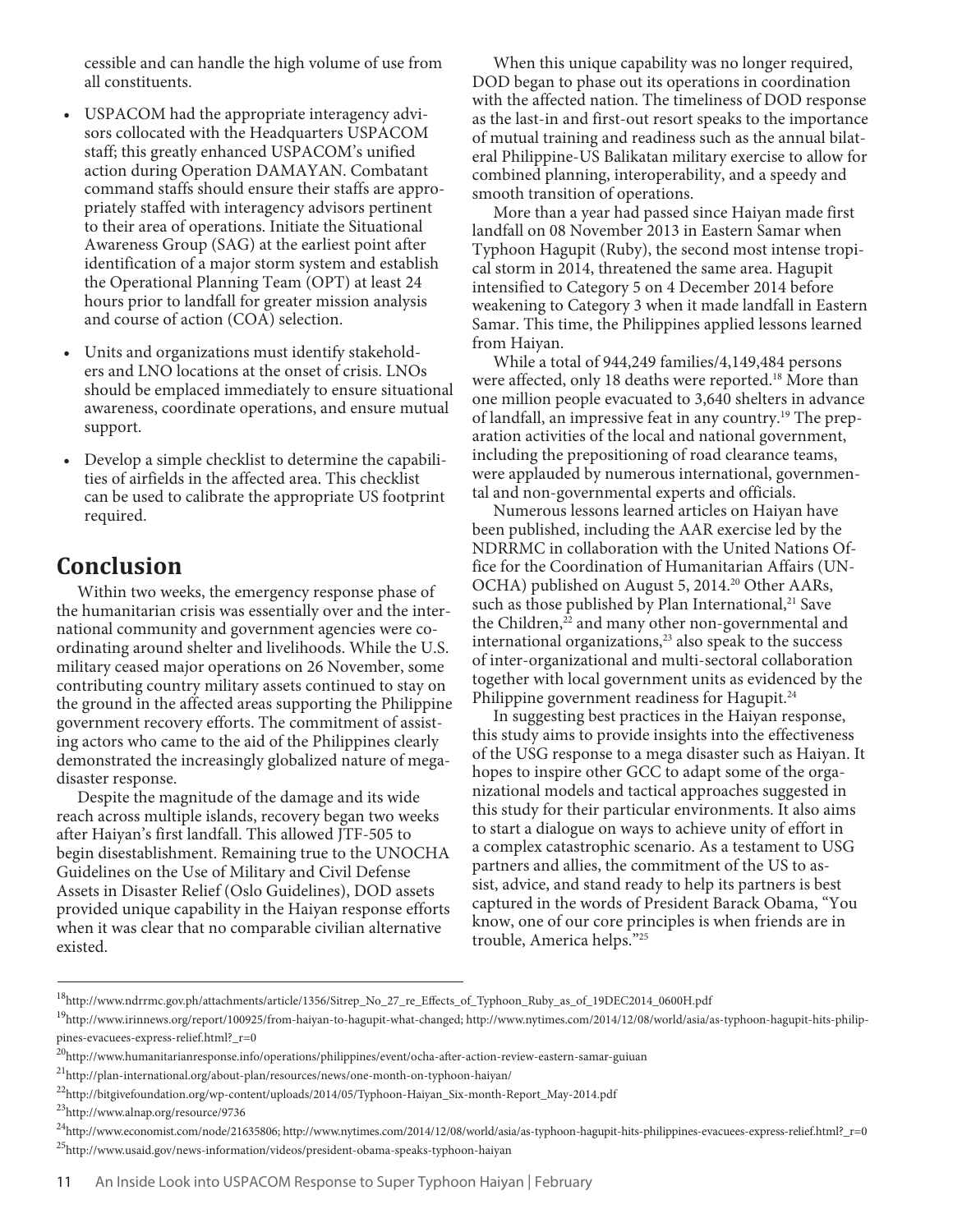## **Abbreviations and Acronyms**

| 3D MEB                        | Third Marine Expeditionary Brigade                        | <b>MARFORPAC U.S. Marine Forces Pacific</b> |                                                                                     |
|-------------------------------|-----------------------------------------------------------|---------------------------------------------|-------------------------------------------------------------------------------------|
| <b>AAR</b>                    | after action report                                       | <b>MDT</b>                                  | <b>Mutual Defense Treaty</b>                                                        |
| AB                            | Air Base                                                  | <b>MITAM</b>                                | <b>Mission Tasking Matrix</b>                                                       |
| <b>AFP</b>                    | Armed Forces of the Philippines                           | <b>MNCC</b>                                 | Multinational Coordination Center                                                   |
| <b>APAN</b>                   | All Partners Access Network                               | <b>NDRRMC</b>                               | Philippines National Disaster Risk<br>Reduction and Management Council              |
| <b>APOD</b><br>C <sub>2</sub> | Aerial Port of Debarkation<br>command and control         | <b>NOAA</b>                                 | U.S. National Oceanic<br>and Atmospheric Administration                             |
| <b>CBRN</b>                   | chemical, biological, radiological<br>and nuclear         | <b>OAA</b>                                  | operations, actions, and activities                                                 |
| CSG <sub>5</sub>              | Carrier Strike Group 5                                    | <b>OCD</b>                                  | Office of Civil Defense                                                             |
| COC                           | <b>Command Operations Center</b>                          | <b>OFDA</b>                                 | Office of Foreign Disaster Assistance                                               |
| <b>CONOPS</b>                 | concept of operations                                     | <b>OPT</b>                                  | operational planning team                                                           |
| <b>CMOC</b>                   | Civil Military Operations Center                          | <b>PAF</b>                                  | Philippine Air Force                                                                |
| <b>DART</b>                   | Disaster Assessment Response Team                         | PAF TOG                                     | Philippine Air Force<br><b>Tactical Operations Groups</b>                           |
| <b>DJTFAC</b>                 | Joint Task Force Augmentation Cell                        | <b>PEID</b>                                 | pandemic and emerging                                                               |
| <b>DMHA</b>                   | Disaster Management<br>and Humanitarian Assistance        | <b>PDRRMS</b>                               | infectious diseases<br>Philippines Disaster Risk Reduction<br>and Management System |
| <b>DOD</b>                    | Department of Defense                                     | <b>RDRRMC</b>                               | <b>Regional Disaster Risk Reduction</b><br>and Management Council                   |
| <b>FDR</b>                    | foreign disaster relief                                   |                                             |                                                                                     |
| <b>FHA</b>                    | Foreign Humanitarian Assistance                           | <b>SITREP</b>                               | <b>Situation Report</b>                                                             |
| GCC                           | Geographic Combatant Commands                             | <b>SOP</b>                                  | standard operating procedure                                                        |
| <b>HA/DR</b>                  | humanitarian assistance<br>and disaster relief            | TF                                          | <b>Task Force</b>                                                                   |
| <b>III MEF</b>                | Third Marine Expeditionary Force                          | <b>UN</b>                                   | <b>United Nations</b>                                                               |
| <b>ISR</b>                    | Intelligence, Surveillance,<br>and Reconnaissance         | <b>OCHA</b>                                 | [UN] Office for the Coordination<br>of Humanitarian Affairs                         |
| <b>JSOTF-P</b>                | Joint Special Operations<br><b>Task-Force Philippines</b> | <b>UNDAC</b>                                | <b>United Nations Disaster</b><br><b>Assessment Coordination</b>                    |
| <b>JTF</b>                    | Joint Task Force                                          | <b>USAID</b>                                | <b>United States Agency</b><br>for International Development                        |
| <b>JUSMAG</b>                 | Joint U.S. Military Assistance Group                      | <b>USG</b>                                  | U.S. Government                                                                     |
| <b>LFA</b>                    | Lead Federal Agency                                       | <b>USPACOM</b>                              | United States Pacific Command                                                       |
| <b>LGU</b>                    | local government units                                    | <b>WFP</b>                                  | World Food Program                                                                  |
| <b>LOE</b>                    | lines of efforts                                          |                                             |                                                                                     |